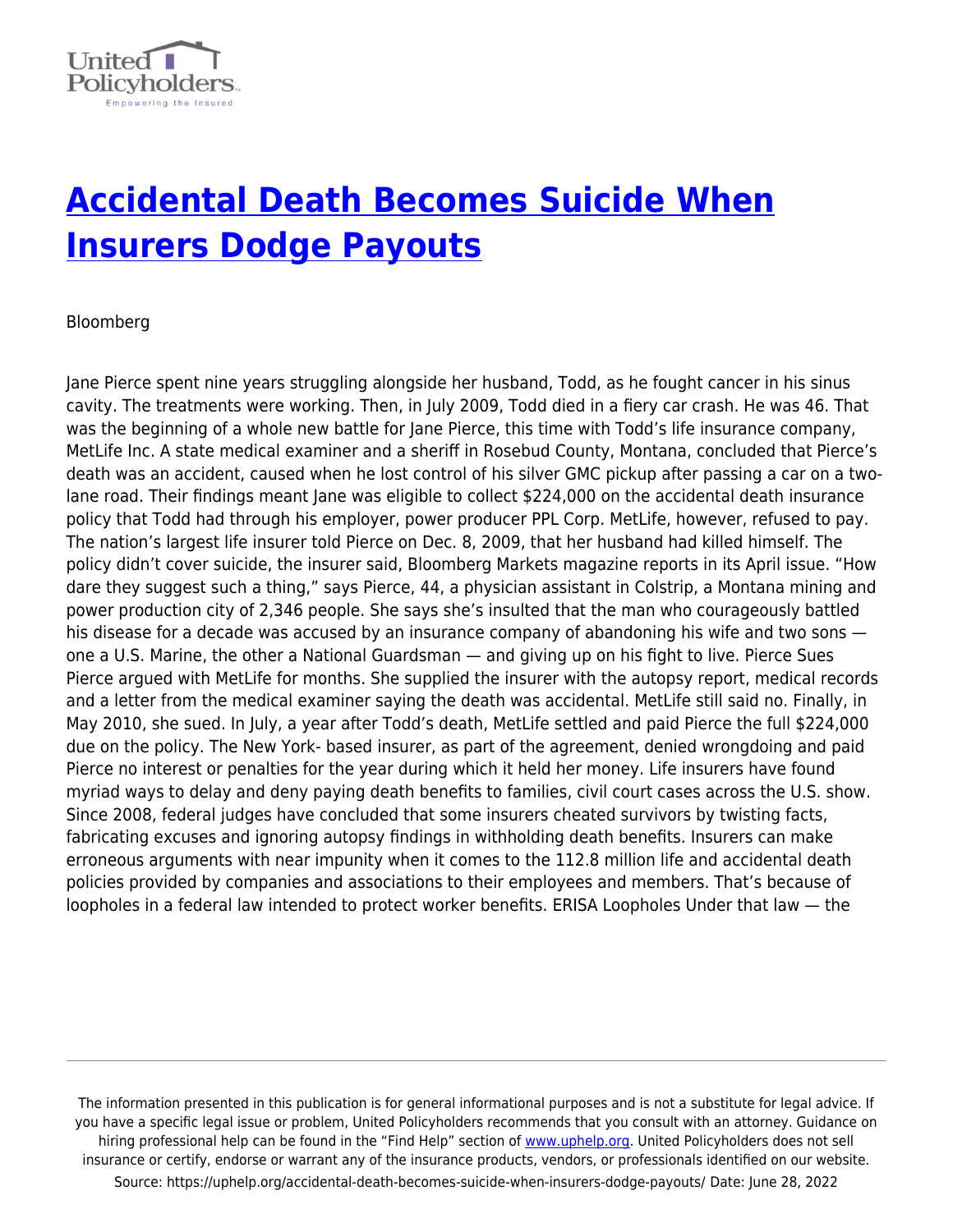

Employee Retirement Income Security Act, or ERISA — insurers can win even when they lose in court because they can keep and invest survivors' money while cases are pending. Congress enacted ERISA in 1974, after bankruptcies and union scandals caused thousands of employees to lose benefits. The law requires employers to disclose insurance and pension plan finances, and it holds company and union officials personally accountable for sufficient funding. In order to achieve ERISA's goals, federal courts have ruled that employees must surrender their rights to jury trials and compensatory and punitive damages if they sue an insurer for wrongfully denying coverage. Judges have reasoned that companies and insurers should have these protections to encourage them to continue providing benefits. ERISA puts these issues under federal jurisdiction, so state regulators sometimes say they can't help consumers. 'Law Backfired' "The most important federal insurance regulation of the past generation is ERISA," says Tom Baker, deputy dean of the University of Pennsylvania Law School in Philadelphia. "If ever a law backfired for the public, ERISA is the perfect example." Life insurers do pay most claims in full — more than 99 percent of the time, according to data from the American Council of Life Insurers, a Washingtonbased trade group. Nobody keeps track of how often companies delay making those payments or how often they use spurious reasons. As of 2009, the latest year for which figures are available, insurers in the U.S. were disputing an accumulated total of \$1.3 billion in claims, the ACLI reports. Included in that amount was \$396 million in death benefits turned down in 2009. In the same year, insurers paid out \$59 billion, the ACLI reports. What those numbers don't measure is the trauma survivors like Jane Pierce face when wrongfully denied, says Aaron Doyle, a professor of sociology and criminology at Carleton University in Ottawa. Most Don't Sue Most survivors don't have the stamina and knowledge to file a lawsuit, says Doyle, who has spent a decade interviewing life insurance customers, employees and regulators in the U.S. and Canada. Often, survivors are dissuaded by their insurers from taking their grievances to state regulators or to court, Doyle says. "The company tells the customer, 'Oh no, that's not an unusual practice, so you don't really have a complaint,'" he says. Insurers have an obligation to policyholders and shareholders to challenge death claims they consider fraudulent, says John Langbein, a professor at Yale Law School who co- authored Pension and Employee Benefit Law (Foundation Press, 2010). Insurers maintain a reserve of money to cover benefits. 'Conflict of Interest' "It's their job to protect the insurance pool by blocking undeserved payouts," Langbein says. That doesn't give them the right to wrongly deny claims, he adds. "There's a profound structural conflict of interest," he says. "The insurer benefits if it rejects the claim. Insurers like to take in premiums. They don't like to pay out claims." MetLife and Newark, New Jersey-based Prudential Financial Inc. declined to answer all questions on cases cited in this story, as well as all queries about ERISA and accidental death policies. "We pride ourselves on delivering on our promises, paying claims in accordance with the terms of the policy and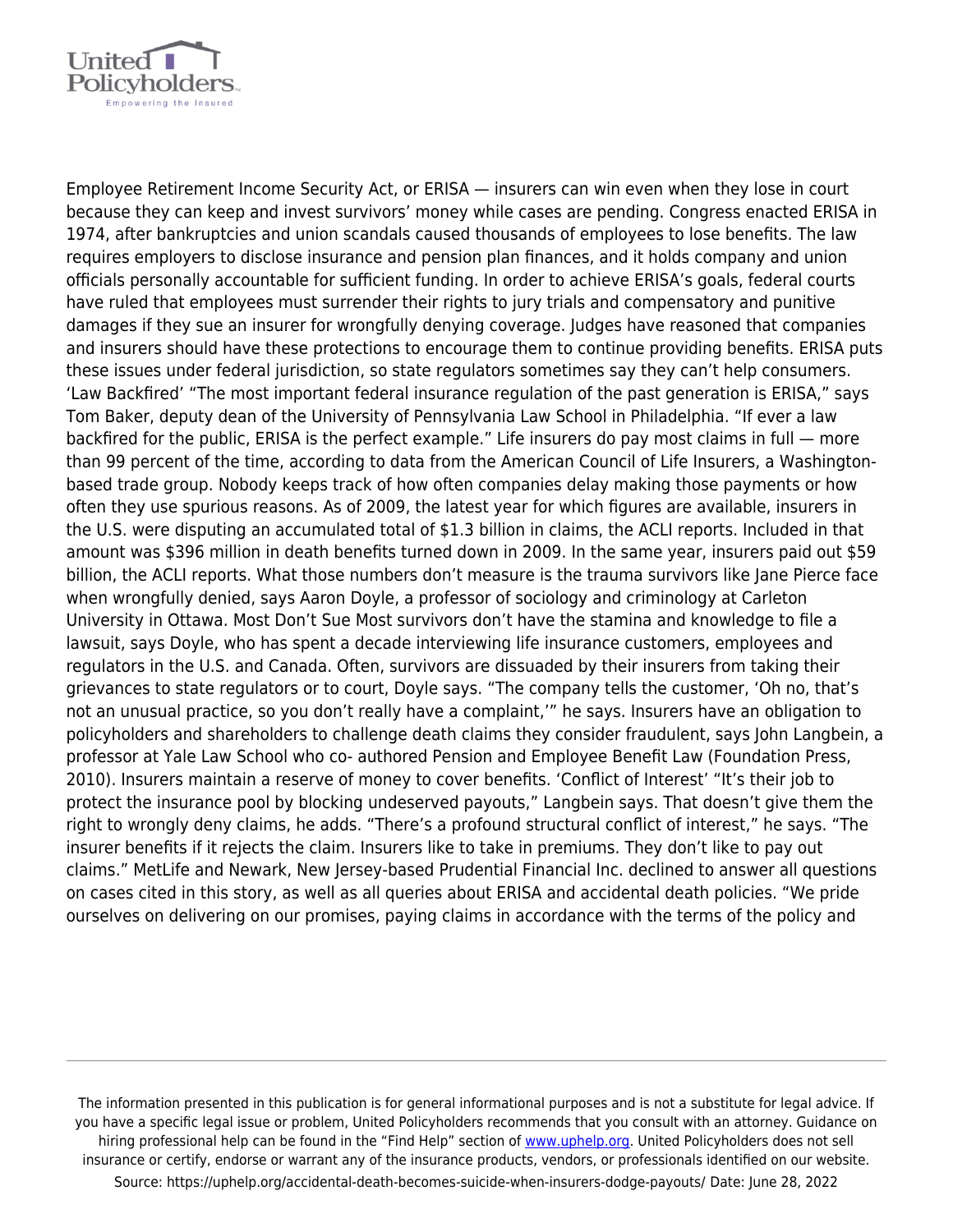

applicable law," says Joseph Madden, a MetLife spokesman. "Our insurance businesses' primary focus is on paying claims," says Simon Locke, a Prudential spokesman. "Contested claims represent a small fraction of the overall number of claims that are paid. Prudential's claims professionals are trained to conduct an appropriate review and follow applicable laws, regulations and the terms of the policy." Locke says Prudential denied 33 claims for misrepresentation in 2010, while paying out on about 255,000 policies. He declined to say how many claims Prudential denied for other reasons. \$7.7 Trillion Companyprovided life insurance is a big business. Employers can offer either accidental death policies — which cover just fatalities an insurer deems to be an accident — or term life insurance, or both. Group policies in the U.S. have a total face value of \$7.7 trillion, or about 40 percent of all life insurance in the nation, according to ACLI data. ERISA contracts bring the industry about \$25 billion in annual revenue. MetLife says it has 20 percent of the ERISA market. So eager are the largest insurers to get these ERISA contracts that they sometimes cross a line, according to prosecutors in California and New York. MetLife and Prudential have made improper undisclosed payments to brokers to win business with companies, according to settlements. The Settlements MetLife and Prudential each paid \$19 million to settle accusations by the New York Attorney General's Office in 2006 that they had illegally paid brokers to get new corporate clients. In a similar case, MetLife paid \$500,000 and Prudential spent \$350,000 to settle with three California counties in 2008. In those cases, the insurers didn't admit wrongdoing. On April 15, 2010, in a San Diego case, MetLife admitted that it broke the law by paying a dealmaker to win insurance contracts, and it agreed with the U.S. Department of Justice to pay \$13.5 million to avoid criminal prosecution. "MetLife made illegal payments that should have been fully disclosed," says Karen Hewitt, who was then the U.S. attorney in San Diego and is now a partner at Jones Day. "Because they were not, the transactions were criminal." MetLife's Madden says the company improved its broker compensation reporting starting in 2004. Prudential says it cooperated with investigators and enhanced disclosure. The money life insurers refuse to pay to people like Jane Pierce is emblematic of how the industry is increasingly making efforts to delay paying out benefits. In the past two decades, insurers have made a common practice of keeping money owed to survivors in their own investment accounts, even after claims are approved. Withholding Benefits Instead of sending lump-sum checks to survivors, companies send them "checkbooks." More than 130 insurers held \$28 billion, as of July 2010, owed to families in these so-called retained-asset accounts. Prudential, which has a contract with the U.S. government to provide life insurance to 6 million soldiers and their families, has sent such "checkbooks" to survivors requesting lump sums since 1999. MetLife uses the same system for payments to survivors of the 4 million federal employees it covers. In September, seven weeks after Bloomberg Markets magazine reported that Prudential was sending "checkbooks" to families of those killed in combat, the U.S.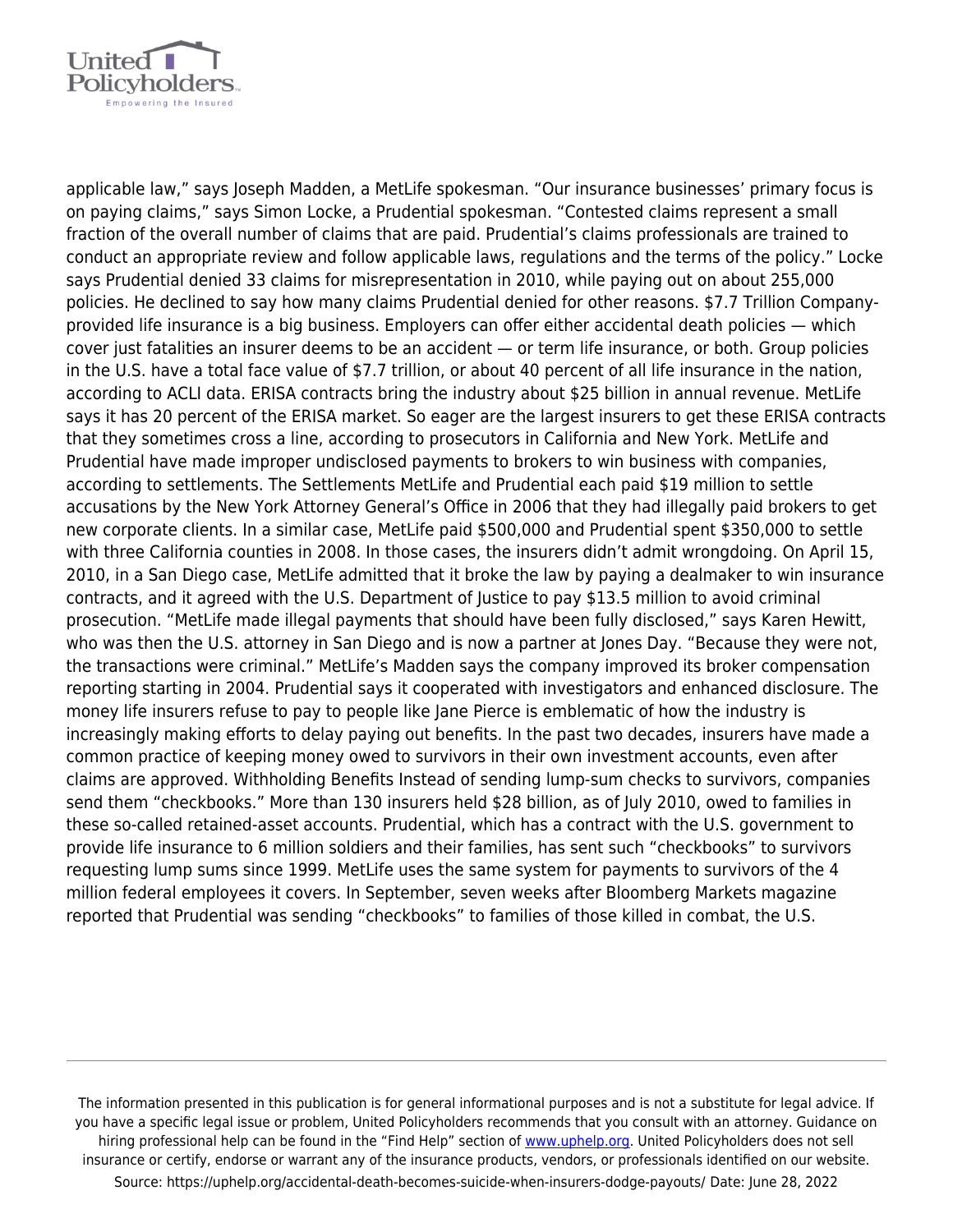

Department of Veterans Affairs changed its policy and required that Prudential pay a lump sum when survivors make such a request. Jane Pierce's Battle Jane Pierce's battle with MetLife began two months after her husband died. Todd Pierce, a power plant mechanic for Allentown, Pennsylvania-based PPL, was diagnosed in 1999 with a skin cancer called squamous cell carcinoma, in his nasal cavity. The treatment of the disease itself was a success. Within two years, he was cancer-free. During the next eight years, Todd had more than 40 surgeries to rebuild his jaw and palate following his medical therapies. "He was a fighter," Jane says. On July 5, 2009, Todd was at a family reunion in Bismarck, North Dakota, 350 miles (560 kilometers) east of Colstrip. While there, he made plans to go pheasant hunting three months later with his father, Donald, and elk hunting with an old friend after that. "He had a lot planned," Jane says. It was sunny and hot that day as Todd drove home. He had been on the road for more than four hours when, at 5:25 p.m., 18 miles north of Colstrip, he lost control of his pickup on Highway 39, according to state police records. The vehicle rolled down an embankment and burst into flames. Letters and Calls He died of smoke inhalation, according to the autopsy report. No one else was hurt in the accident. A month later, MetLife sent Jane Pierce a "checkbook" for her to tap the \$224,000 from Todd's term life insurance policy through PPL. She didn't receive any form of payment on Todd's accidental death policy. Instead, for four months, MetLife officials flooded Jane with letters and phone calls. They asked her to send them the state's accident report, the death certificate, toxicology reports, medical records from 20 doctors and Todd's drug prescription files. Jane, who lives in a three-bedroom ranch house filled with framed photos of Todd and her sons, says she did everything she could to get MetLife all the facts. She didn't know what the company was after and says she felt the insurer was trying to wear her down. 'Misconstruing Information' "I was just so frustrated," she says. "MetLife was taking and misconstruing information to see if I would give up." At one point, a MetLife employee told her by telephone that Todd's medical files showed he had toxic levels of Tramadol, a pain reliever, in his body when he died. Jane told him that a doctor had prescribed the drug for Todd. At Jane's request, Thomas Bennett, Montana's associate medical examiner, explained the high readings of the pain medicine to MetLife. "This Tramadol elevation is an artifact of the severe damage Mr. Pierce's body received following the crash and is not a result of taking sky-high levels of the drug," Bennett wrote. He said the drug wasn't the cause of death. Jane recounts the ordeal as she sits at her kitchen table with Debra Terrett, a family friend. Laid out before them are stacks of neatly organized health and insurance file folders. "She not only lost Todd," Terrett says. "Every time she had to go through the paperwork, she had to walk through losing him again." The Denial The toughest day turned out to be Dec. 8, 2009. That's when MetLife sent her an unsigned letter containing this sentence: "We will not pay benefits for any loss caused or contributed to by intentionally self-inflicted injury." MetLife concluded that Todd had killed himself taking an overdose of Tramadol. Jane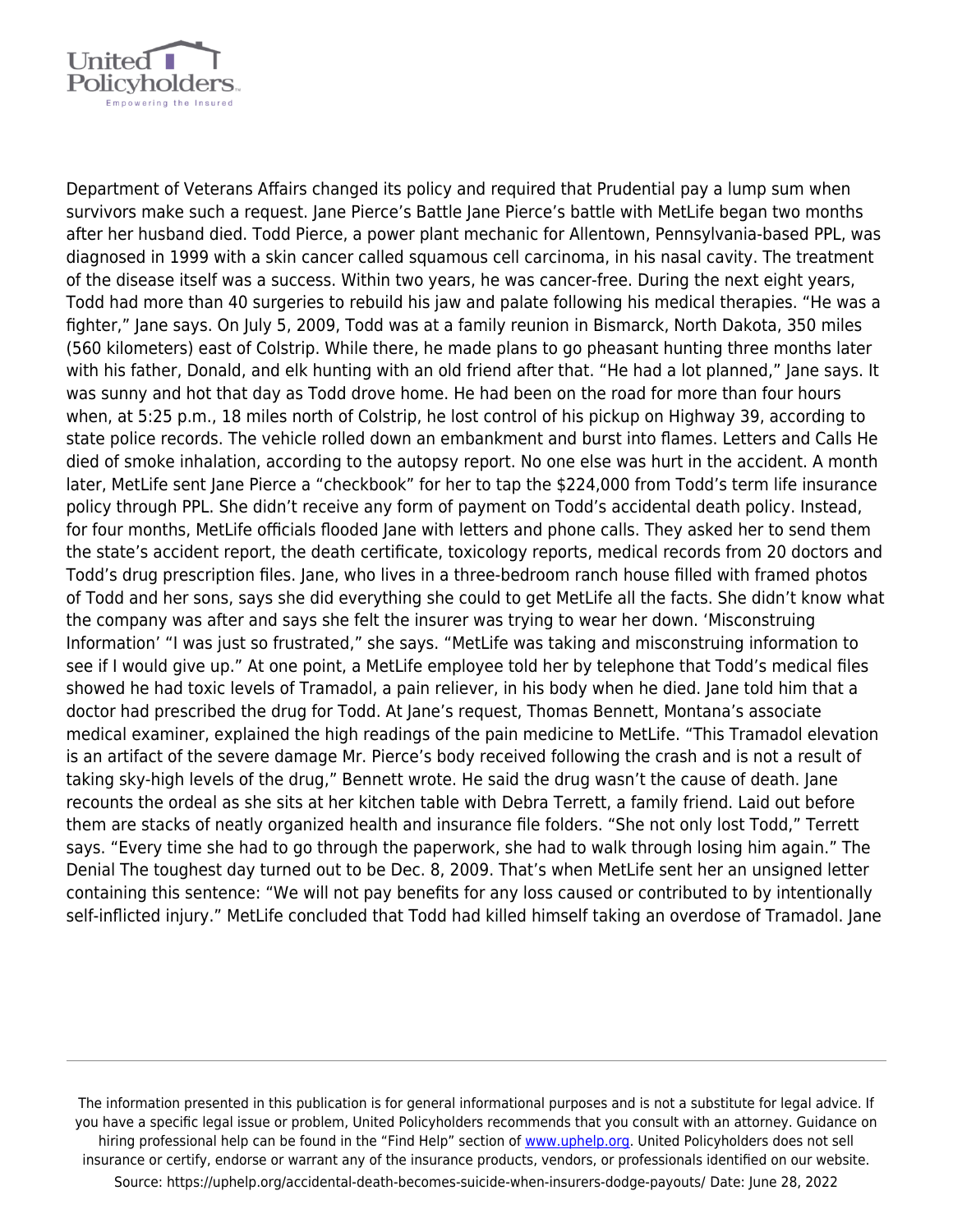

says she was dumbfounded. She cried for days. "It's bogus," she recalls thinking. "How can a responsible company possibly lie in such a terrifying way?" Not only was Todd an upbeat man who had defeated a dreadful disease, he also opposed suicide as a matter of faith, Jane says. Todd and Jane attended St. Margaret Mary Catholic Church every Sunday, and they were members of a Bible study group. "After a suicide in our town, Todd and I used to talk about it," Jane says. "As Catholics, we agreed that was no way to heaven." A co-worker referred Jane to a lawyer, Don Harris, in Billings, Montana. Under ERISA, Harris had to first file an appeal directly with MetLife, which the insurer ignored, Harris says. Pierce sued the company in federal court in Billings for breach of contract in May 2010. 'Very Quickly' The insurer hired a local Montana lawyer who rebuffed Jane again, six weeks later. Harris says he had a rational telephone call with the lawyer about the facts. "Very quickly, he realized that they didn't have a leg to stand on," Harris says. After that, MetLife agreed to pay out the full policy amount. The case never went to trial. Because ERISA prevents compensatory and punitive damages, Pierce wasn't entitled to receive anything more. Harris — who was paid a fee of \$4,500 for his seven months — estimates that a jury not bound by ERISA would have awarded punitive damages of more than \$1 million, or 5 to 10 times the death benefit. "They accused her husband of committing suicide, which is outrageous," he says. "They had no facts to support it. They just literally made it up." 'Nothing We Can Do' Pierce never requested help from Montana's insurance department. If she had, she would have been turned away, says Amanda Roccabruna Eby, a spokeswoman. She says the agency can't assist people like Pierce because of ERISA's federal preemption. "There's nothing we can do," she says. "We don't have any authority." The department doesn't even track ERISA complaints. Prudential used the ERISA shield when it denied payment to the widower of a middle school teacher in Rochester, New York. Lois Brondon died of a heart attack at age 49 while refereeing a soccer game in May 2007. The company refused to pay her husband, Christian, the \$50,000 death benefit, saying the educator had failed to disclose her "heart trouble" when she applied for insurance. Christian, who knew his wife had no history of a heart condition, sued Prudential in U.S. district court in Rochester. "Mrs. Brondon had absolutely no symptoms referable to cardiac disease or heart trouble," Judge Michael Telesca ruled on Nov. 9, 2010. He said her records showed common and mild thickening of the aorta that required no medical treatment and didn't limit her activities in any way. False Grounds The judge said she'd been truthful on her application for insurance and ordered Prudential to pay the full \$50,000. The judge said Prudential's reasoning created false grounds the company could use to wrongfully deny death benefits to others. "Indeed, under such a scenario, only Prudential would be allowed to define what constitutes 'heart trouble,'" the judge wrote. Three weeks later, a judge in Lexington, Kentucky, ruled on a case that shows how inventive insurers can be in their denials — even to the point of invoking drunk-driving laws when the person who died wasn't in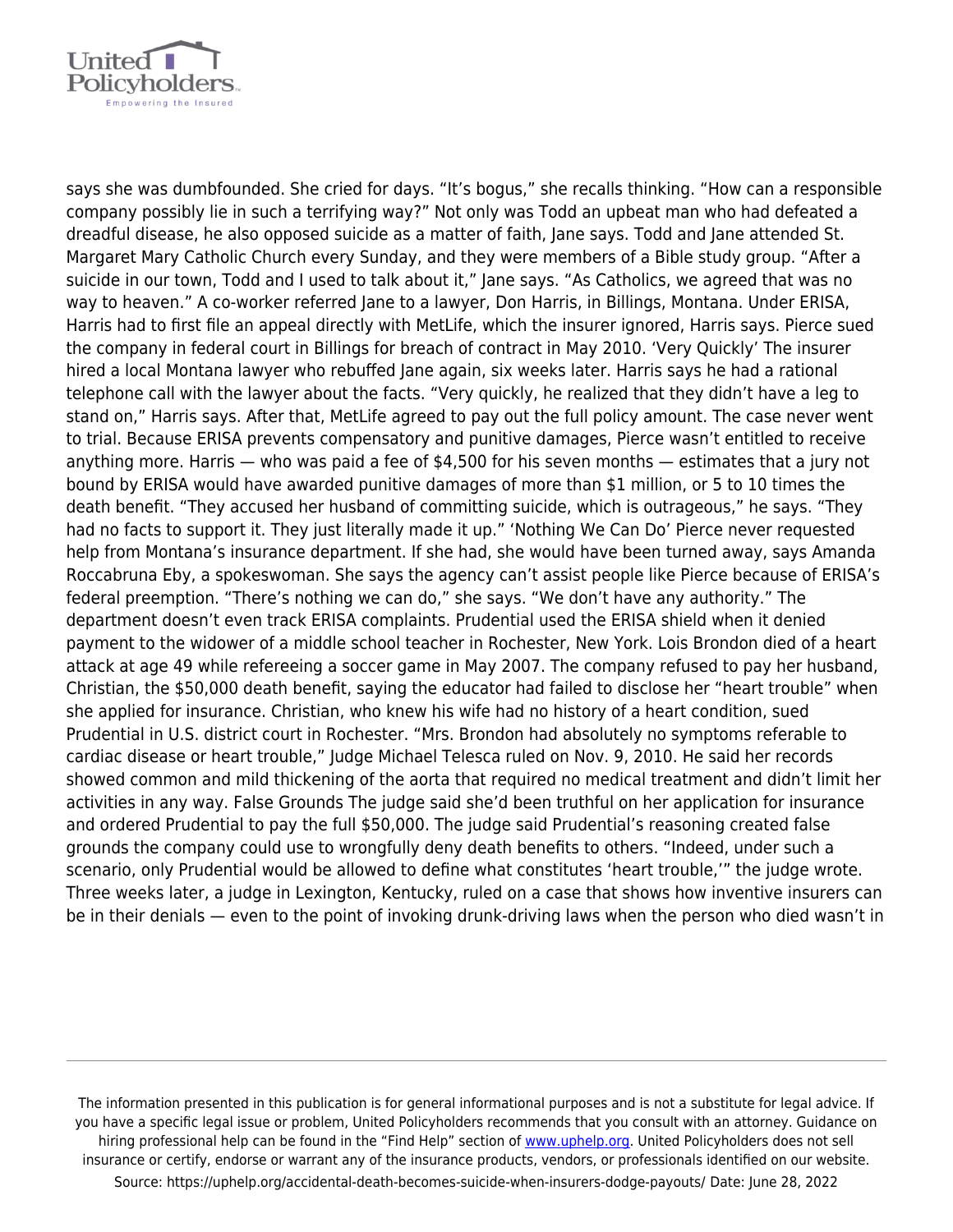

a car. U.S. District Court Judge Joseph Hood ruled that Prudential had wrongly denied a \$300,000 accidental death benefit to the family of Ernest Loan. Loan, a medical sales representative for Bayer AG, fell down a staircase in his house after drinking three glasses of wine on June 29, 2006, according to court records. Prudential told his wife, Mimi, in a Nov. 7, 2006, letter that 53-year-old Ernest was drunk by state driving intoxication standards. Court Reversal The Loan family sued Prudential in January 2008. Hood initially dismissed the case, saying Prudential's argument was sufficient under ERISA guidelines. The judge was reversed by the Sixth Circuit Court of Appeals, which said drunk-driving law doesn't outlaw conducting chores around the house. "A legal definition specifically intended to apply to someone who is driving a motor vehicle is not rational as applied to someone who is in his home and is not operating machinery," the court wrote. On Nov. 30, 2010, Hood ordered Prudential to pay the family \$300,000. The threshold for what judges will accept as evidence in an ERISA case can be so low that an insurer can use Internet searches and not interview witnesses. Pfizer Employee Brad Kellogg, an employee of Pfizer Inc., died in September 2004 when he drove his Dodge Caravan into a tree in Merced, California. MetLife paid his wife, Cherilyn, \$443,184 under Kellogg's term life policy. The insurer then received a letter from Stephen Morris, Merced County's deputy coroner. "Mr. Kellogg died as a result of traumatic injuries sustained in a motor vehicle accident," Morris wrote. "His death is considered to be accidental." MetLife refused in November 2005 to cover his \$438,000 accidental death policy, saying Kellogg's death was caused by a seizure while driving. The insurer referred to a police report citing an eyewitness to the crash. "It appears that Mr. Kellogg may have possibly had a seizure," police wrote. Cherilyn wrote to MetLife, disputing its conclusion, on Jan. 13, 2006. MetLife again refused to pay. She sued in U.S. District Court in Salt Lake City on July 26, 2006, for breach of contract. MetLife didn't provide medical evidence and didn't specify what kind of seizure, court records show. 'The Low End' Judge Dale Kimball found that MetLife's medical research was limited to Internet searches. The company failed to interview witnesses, the coroner, the police or responding paramedics and didn't obtain Kellogg's medical records, the judge wrote. Even with those findings, Kimball dismissed the case. He said the insurer met the standard of proof under ERISA. "The court need only assure that the administrator's decision falls somewhere on the continuum of reasonableness — even if on the low end," the judge wrote. The U.S. Court of Appeals for the 10th Circuit reversed that decision in December 2008. "MetLife wholly ignored Kellogg's counsel's request for documentation," the court wrote. "The car crash — not the seizure — caused the loss at issue, i.e. Brad Kellogg's death." Kimball then ordered the insurer to pay the full face value of the accidental death policy, as well as \$75,377 in legal fees and 10 percent interest. Medical Errors Under ERISA, insurers have also been able to dispute the nature of deaths that involve medical errors. In February 2007, Trudy Barnes, a 31-year-old housewife in Wills Point, Texas, had elective surgery for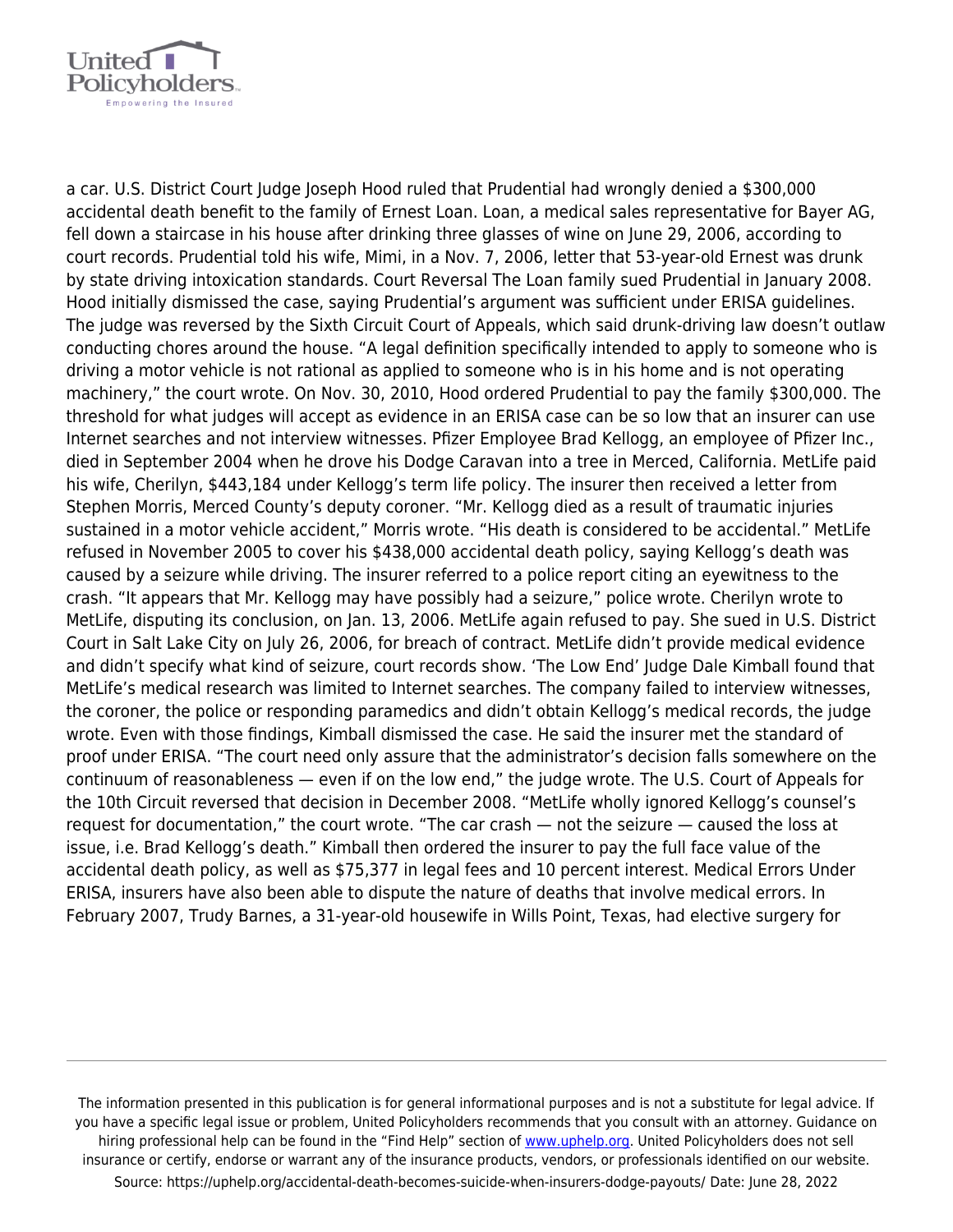

scoliosis, an abnormal curvature of the spine. During the procedure at Baylor Regional Medical Center in Plano, an anesthesiologist incorrectly inserted a catheter into her chest causing massive internal bleeding, a medical examiner found. She died two days later. Barnes's husband, Clint, an aircraft mechanic, had purchased an American International Group Inc. accidental death insurance policy for Trudy in 2004. The coverage came through a group plan from his employer, L-3 Communications Holdings Inc., a New York-based company that maintains Air Force planes. It was Trudy's only life insurance policy. AIG sent a letter to Clint on Sept. 6, 2007, saying it wouldn't pay out on the policy. 'We Regret' "This is an accident-only policy and does not cover sickness or disease," AIG, then the world's largest insurer, told Clint in a letter. "We regret that our decision could not be favorable." Clint Barnes says he couldn't believe an insurer could make up such an excuse. "How could they say that when the death certificate says it's an accident?" he asks. He needed \$16,000 for his wife's funeral, he says, and he expected to get the money from her insurance. Barnes sued AIG for breach of contract in July 2008 in New York. His lawyer, Michael Quiat, says insurers face no risk when denying claims under ERISA. "From a business standpoint, it makes perfect sense for them," he says. On Feb. 4, 2010, U.S. District Court Judge Denny Chin granted Barnes's motion for summary judgment, meaning he found the facts against AIG so overwhelming that there was no need for a trial. 'Arbitrary and Capricious' "This was an unintentional, unexpected, unusual and unforeseen event — an accident," the judge ruled. "AIG's determination to the contrary must be set aside as arbitrary and capricious." AIG paid Barnes the \$148,000 death benefit, along with unspecified interest and attorney fees of \$50,533. New York- based AIG spokesman Mark Herr declined to comment on the case. "It is AIG's practice to conduct a good faith review of all claims submitted to determine whether a particular claim is covered," Herr says. "If a claim is not covered by the policy in question, we do not pay it." Barnes says he can see why life insurers would routinely deny legitimate claims. "They know the average person doesn't know what to do," he says. "They figure you're the little guy. Just pay us your money, and we'll keep it." One of the highestprofile cases of an insurer refusing to pay a death benefit claim involved television correspondent David Bloom. He reported live from Iraq for NBC News for 18 days in 2003. 'Trauma Plates' He spent up to 20 hours a day sitting with his knees bent, jamming his 6-foot (1.8-meter) frame into a 2-foot-by-3½-foot space inside an M88 tank recovery vehicle, says his cameraman, Craig White. "We were unable to straighten our legs, and we weren't able to stand," White says. "Added to this, we were required to wear chemical gear, flak jackets with trauma plates and helmets." On April 2, 2003, Bloom hurt his left foot leaping down from the vehicle to the sand, White says. Four days later, the journalist collapsed and died. He was 39. A blood clot from his leg, called a deep vein thrombosis, had traveled through his bloodstream to his lungs, causing a fatal pulmonary embolism, his autopsy report says. MetLife, which